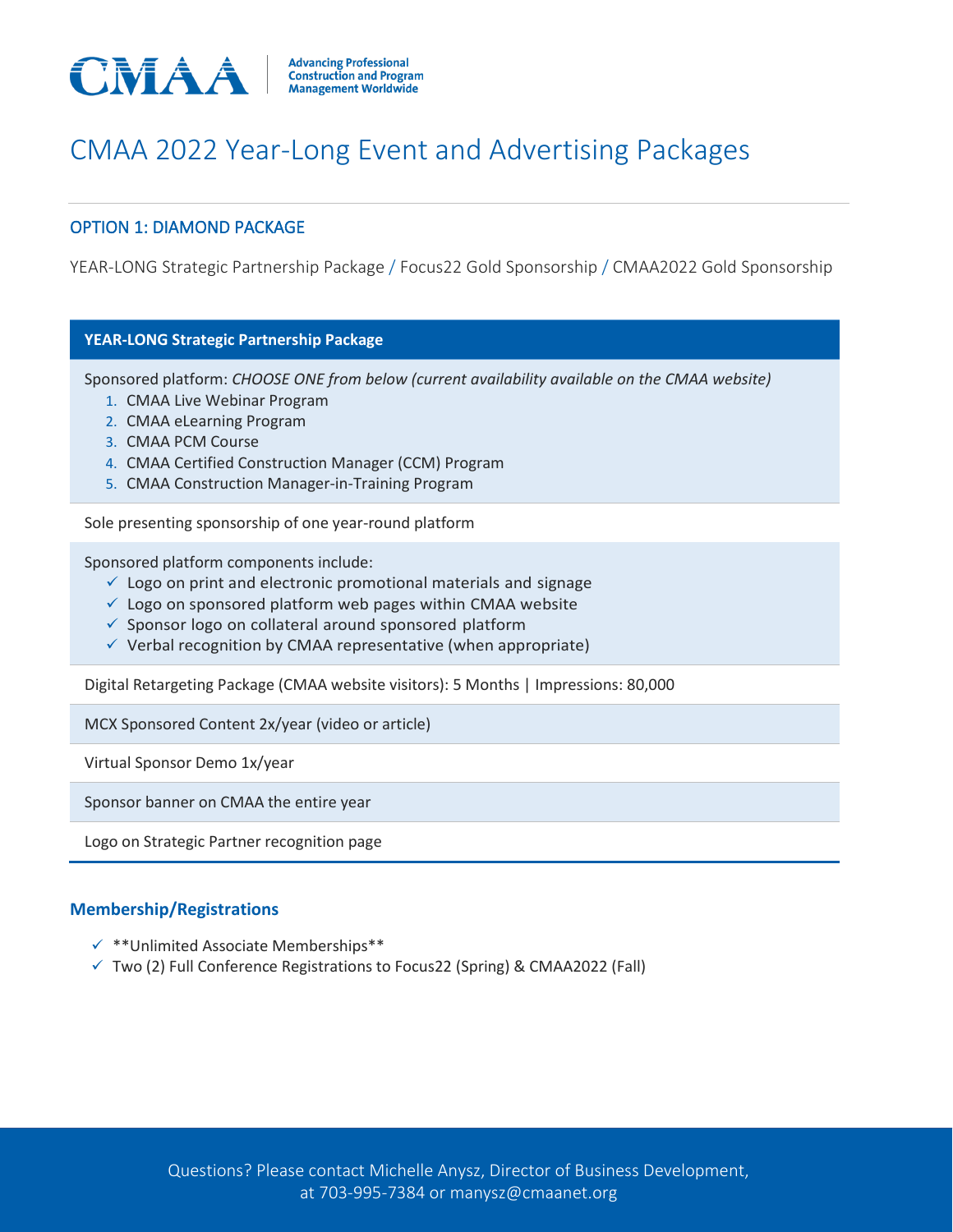**Platinum Level Conference Sponsor:**

- $\checkmark$  Choice of available Gold or Platinum Level Sponsor Package
- $\checkmark$  Tabletop Exhibit Space
- $\checkmark$  Two (2) Banner Ads in Conference App
- $\checkmark$  Active Company Logo/Link on official Conference website and in Conference marketing emails
- $\checkmark$  Prominent on-site signage with Sponsor Company Logo throughout Conference
- $\checkmark$  Recognition/Logo in Conference marketing mailings
- $\checkmark$  Recognition at Conference Opening Session

#### **CMAA2022 | October 9-12, 2022 | San Diego**

**Platinum Level Conference Sponsor:**

- $\checkmark$  Platinum Level Conference Sponsor
- $\checkmark$  Choice of available Gold or Platinum Level Sponsor Package
- $\times$  10x10 Exhibit Booth
- $\checkmark$  Two (2) Banner Ads in Conference App
- $\checkmark$  One (1) In-Person Sponsor Demo
- $\checkmark$  Active Company Logo/Link on official Conference website and in Conference marketing emails
- $\checkmark$  Prominent on-site signage with Sponsor Company Logo throughout Conference
- $\checkmark$  Recognition/Logo in Conference marketing mailings
- $\checkmark$  Recognition at Conference Opening Session
- $\checkmark$  Logo on shared Strategic Partner recognition signage in high-traffic area

#### **Exclusive Access Invitations**

Two (2) invitations to CMAA Boards (CMAA Boards (CMAA Board of Directors, CMAA Foundation Board of Directors, and CMCI Board of Governors) Receptions held in conjunction with National Events

#### **Sponsor and License Rights**

Use of official designations:

- $\checkmark$  CMAA Strategic Partner Logo
- CMAA Focus22 Sponsor Logo
- CMAA22 National Conference & Trade Show Logo

#### **Additional Benefits**

- $\checkmark$  Dedicated CMAA account executive to facilitate relationship
- $\checkmark$  Year-end sponsorship fulfillment report detailing results/status of commitment

### **Annual cost \$64,500 \$42,500** (Savings of \$22,000)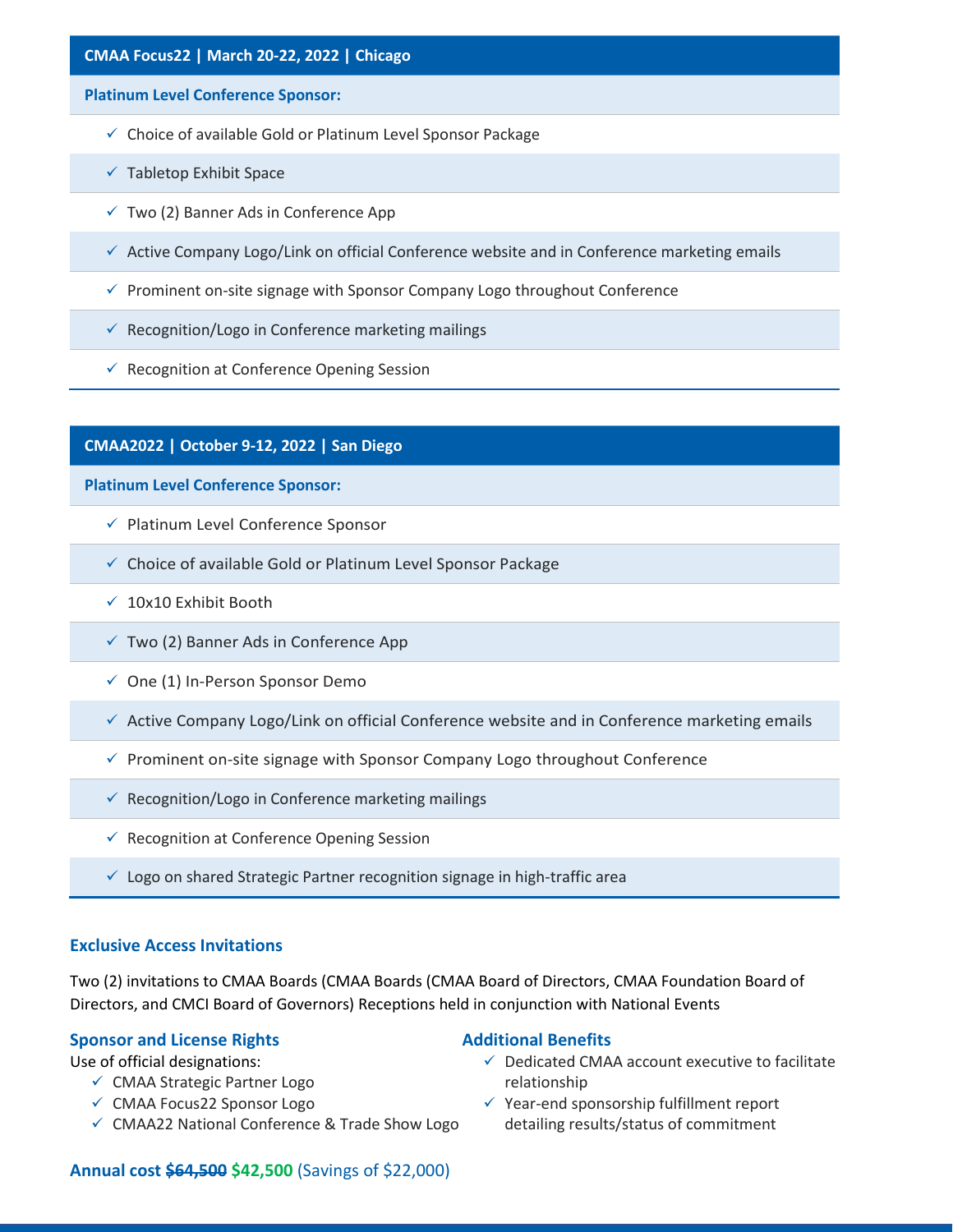# CMAA 2022 Year-Long Event and Advertising Packages

# OPTION 2: GOLD PACKAGE

YEAR-LONG Strategic Partnership Package / Focus22 Gold Sponsorship / CMAA2022 Gold Sponsorship

#### **YEAR-LONG Strategic Partnership Package**

- $\checkmark$  Digital Retargeting Package (CMAA website visitors): 2 Months | Impressions: 35,000
- $\checkmark$  MCX Sponsored Content 2x/year (video or article)
- $\checkmark$  Virtual Sponsor Demo 1x/year
- $\checkmark$  Sponsor banner on CMAA the entire year
- $\checkmark$  Logo on Strategic Partner recognition page

#### **Membership/Registrations**

- $\checkmark$  Unlimited Associate Memberships
- $\checkmark$  One (1) Full Conference Registration to Focus22 (Spring) & CMAA2022 (Fall)

#### **CMAA Focus22 | March 20-22, 2022 | Chicago**

**Gold Level Conference Sponsor:**

- $\checkmark$  Choice of available Silver Level Sponsor Package
- $\checkmark$  Tabletop Exhibit Space
- $\checkmark$  Two (2) Banner Ads in Conference App
- $\checkmark$  Active Company Logo/Link on official Conference website and in Conference marketing emails
- $\checkmark$  Prominent on-site signage with Sponsor Company Logo throughout Conference
- $\checkmark$  Recognition/Logo in Conference marketing mailings
- $\checkmark$  Recognition at Conference Opening Session
- $\checkmark$  Logo on shared Strategic Partner recognition signage in high-traffic area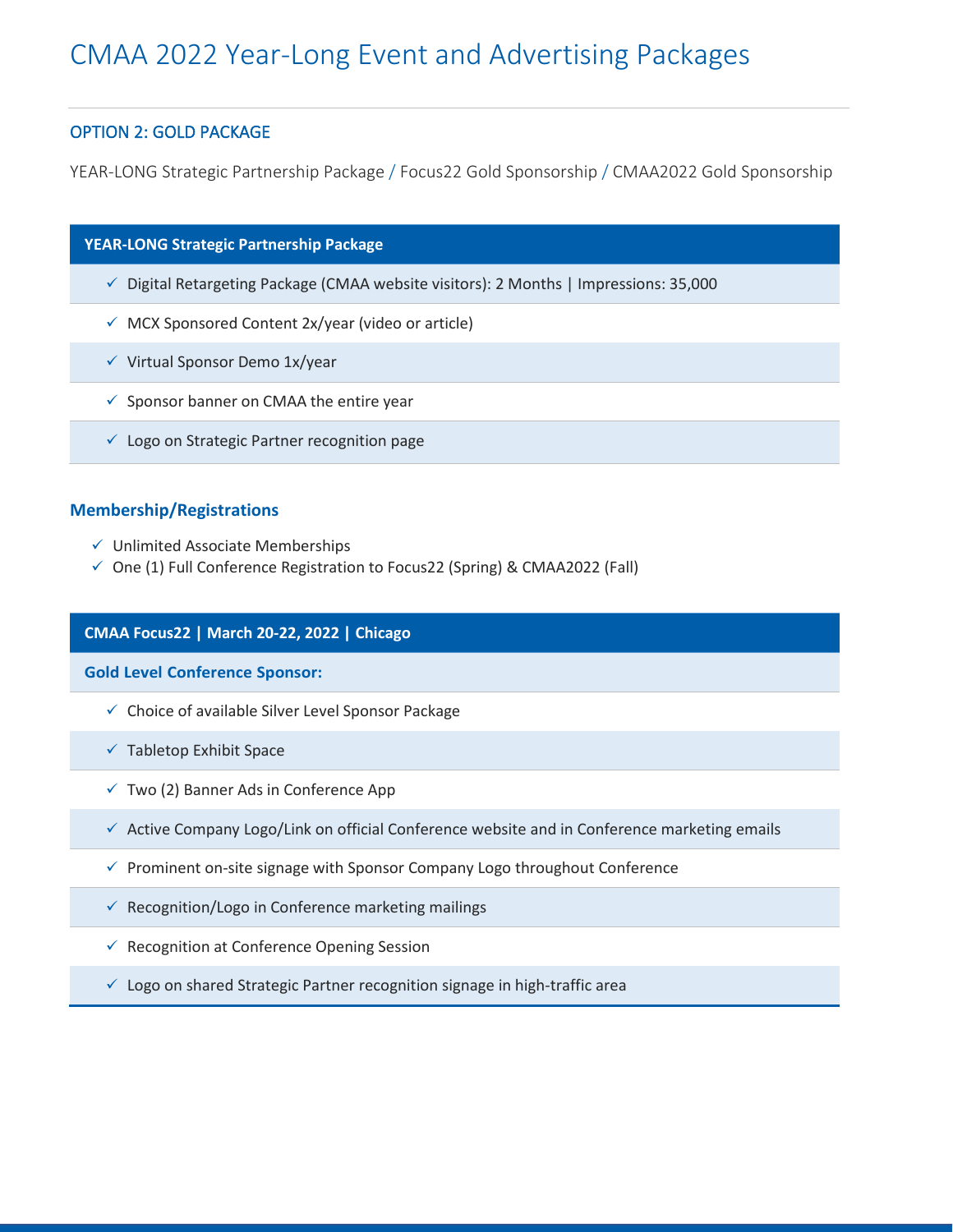#### **CMAA2022 | October 9-12, 2022 | San Diego**

#### **Gold Level Conference Sponsor:**

- $\checkmark$  Choice of available Silver Level Sponsor Package
- $\times$  10x10 Exhibit Booth
- $\checkmark$  Two (2) Banner Ads in Conference App
- $\checkmark$  One (1) In-Person Sponsor Demo
- $\checkmark$  Active Company Logo/Link on official Conference website and in Conference marketing emails
- $\checkmark$  Prominent on-site signage with Sponsor Company Logo throughout Conference
- $\checkmark$  Recognition/Logo in Conference marketing mailings
- $\checkmark$  Recognition at Conference Opening Session
- $\checkmark$  Logo on shared Strategic Partner recognition signage in high-traffic area

#### **Exclusive Access Invitations**

Two (2) invitations to CMAA Boards (CMAA Boards (CMAA Board of Directors, CMAA Foundation Board of Directors, and CMCI Board of Governors) Receptions held in conjunction with National Events

#### **Sponsor and License Rights**

Use of official designations:

- CMAA Strategic Partner Logo
- CMAA Focus22 Sponsor Logo
- CMAA22 National Conference & Trade Show Logo

**Annual cost \$48,500 \$35,000** (Savings of \$13,500)

#### **Additional Benefits**

- $\checkmark$  Dedicated CMAA account executive to facilitate relationship
- $\checkmark$  Year-end sponsorship fulfillment report detailing results/status of commitment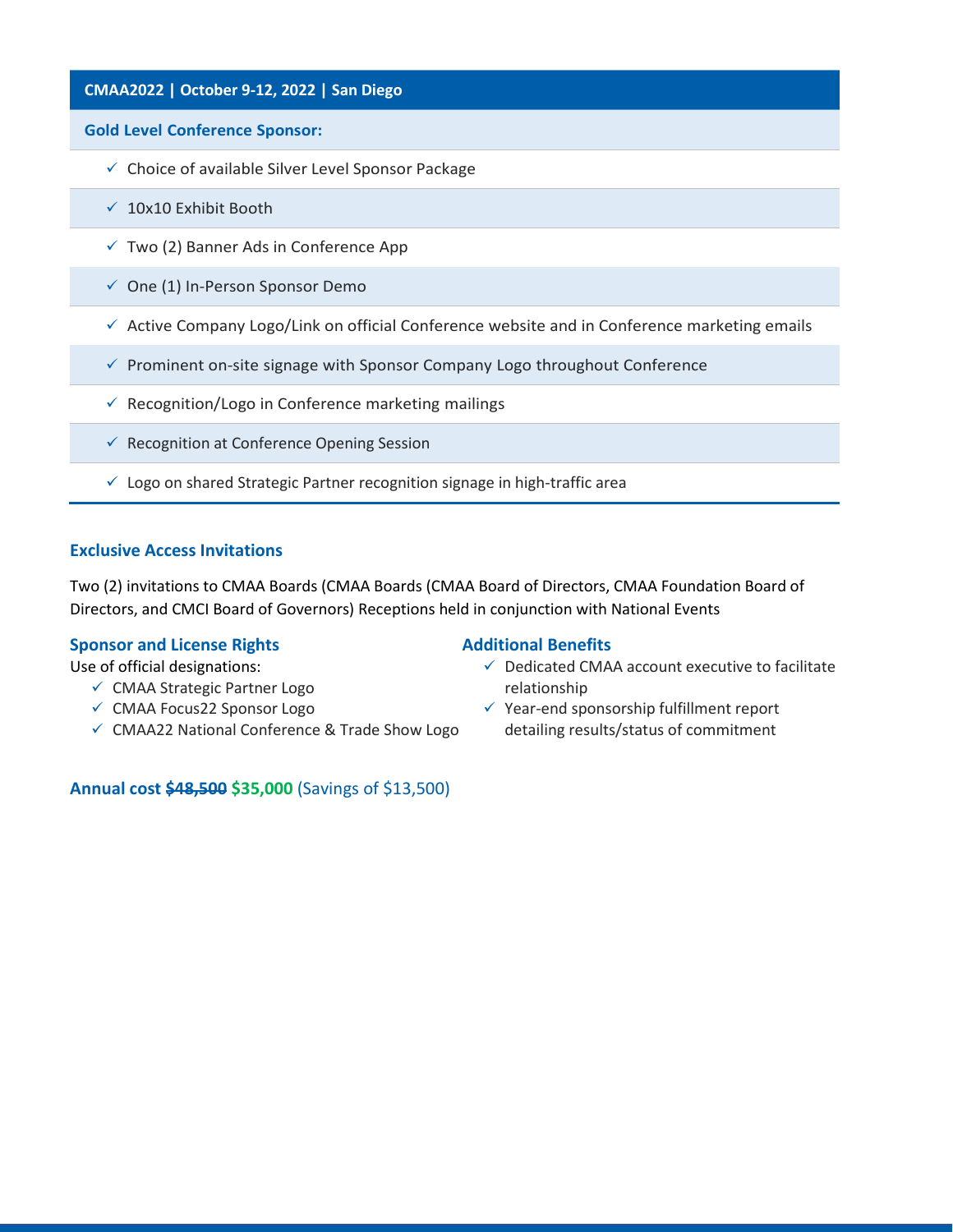# CMAA 2022 Year-Long Event and Advertising Packages

## OPTION 3: SILVER PACKAGE

Focus22 Silver Sponsorship / CMAA2022 Silver Sponsorship / YEAR-LONG Strategic Partnership Package

#### **CMAA Focus22 | March 20-22, 2022 | Chicago**

**Silver Level Conference Sponsor:**

- $\checkmark$  Choice of available Bronze or Silver Level Sponsor Package
- $\checkmark$  One (1) Banner Ad in Conference App
- $\checkmark$  Active Company Logo/Link on official Conference website and in Conference marketing emails
- $\checkmark$  Prominent on-site signage with Sponsor Company Logo throughout Conference
- $\checkmark$  Recognition/Logo in Conference marketing mailings
- $\checkmark$  Recognition at Conference Opening Session
- $\checkmark$  One (1) Full Conference Registration

#### **CMAA2022 | October 9-12, 2022 | San Diego**

**Silver Level Conference Sponsor:**

- $\checkmark$  Choice of available Silver Level Sponsor Package
- $\times$  10x10 Exhibit Booth
- $\checkmark$  Two (2) Banner Ads in Conference App
- $\checkmark$  One (1) In-Person Sponsor Demo
- $\checkmark$  Active Company Logo/Link on official Conference website and in Conference marketing emails
- $\checkmark$  Prominent on-site signage with Sponsor Company Logo throughout Conference
- $\checkmark$  Recognition/Logo in Conference marketing mailings
- $\checkmark$  Recognition at Conference Opening Session
- $\checkmark$  One (1) Full Conference Registration